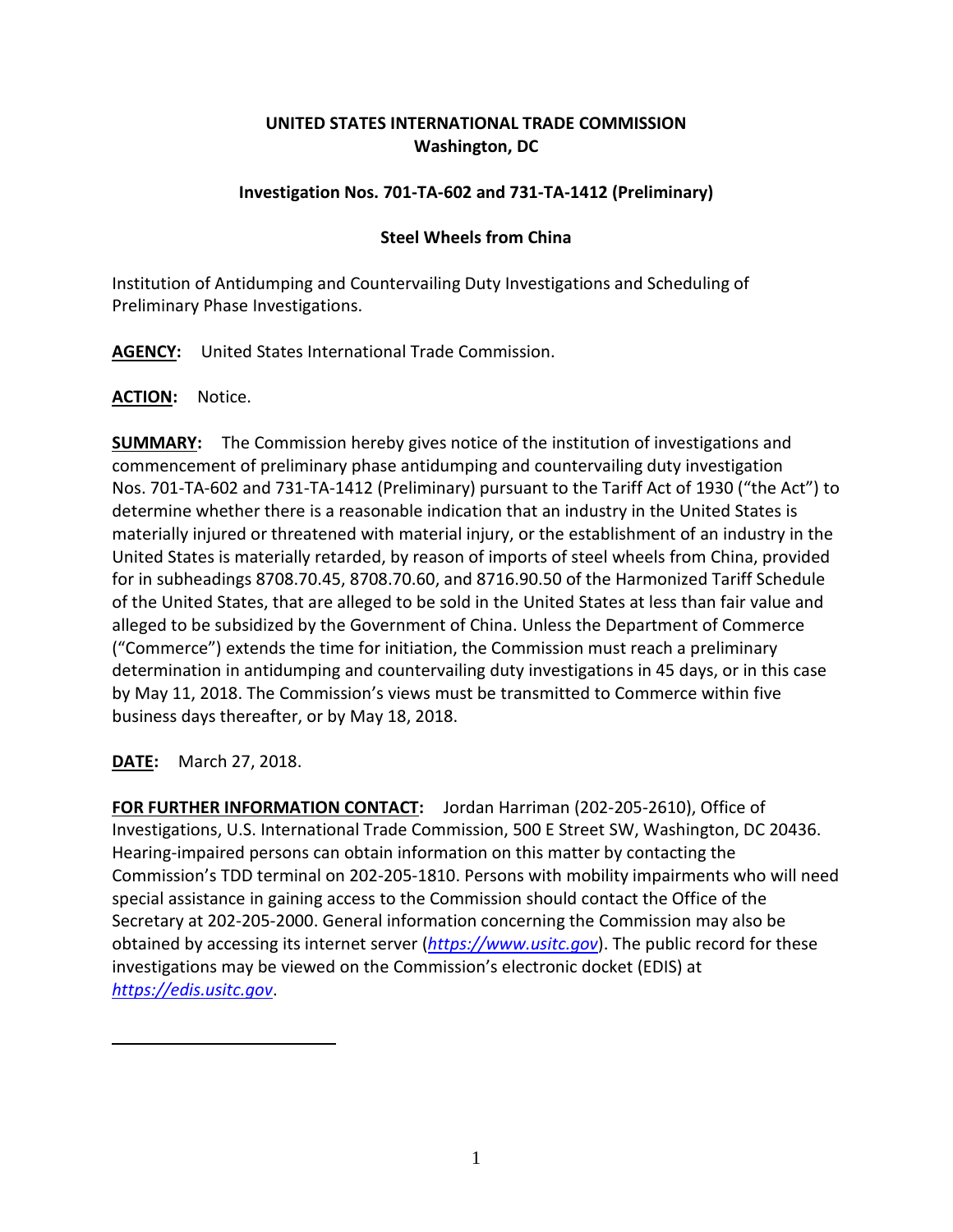## **SUPPLEMENTARY INFORMATION:**

**Background.**--These investigations are being instituted, pursuant to sections 703(a) and 733(a) of the Tariff Act of 1930 (19 U.S.C. 1671b(a) and 1673b(a)), in response to a petition filed on March 27, 2018, by Accuride Corporation, Evansville, Indiana, and Maxion Wheels Akron LLC, Akron, Ohio.

For further information concerning the conduct of these investigations and rules of general application, consult the Commission's Rules of Practice and Procedure, part 201, subparts A and B (19 CFR part 201), and part 207, subparts A and B (19 CFR part 207).

**Participation in the investigations and public service list.**--Persons (other than petitioners) wishing to participate in the investigations as parties must file an entry of appearance with the Secretary to the Commission, as provided in sections 201.11 and 207.10 of the Commission's rules, not later than seven days after publication of this notice in the *Federal Register*. Industrial users and (if the merchandise under investigation is sold at the retail level) representative consumer organizations have the right to appear as parties in Commission antidumping duty and countervailing duty investigations. The Secretary will prepare a public service list containing the names and addresses of all persons, or their representatives, who are parties to these investigations upon the expiration of the period for filing entries of appearance.

**Limited disclosure of business proprietary information (BPI) under an administrative protective order (APO) and BPI service list.**--Pursuant to section 207.7(a) of the Commission's rules, the Secretary will make BPI gathered in these investigations available to authorized applicants representing interested parties (as defined in 19 U.S.C. 1677(9)) who are parties to the investigations under the APO issued in the investigations, provided that the application is made not later than seven days after the publication of this notice in the *Federal Register*. A separate service list will be maintained by the Secretary for those parties authorized to receive BPI under the APO.

**Conference.**--The Commission's Director of Investigations has scheduled a conference in connection with these investigations for 9:30 a.m. on Tuesday, April 17, 2018, at the U.S. International Trade Commission Building, 500 E Street SW, Washington, DC. Requests to appear at the conference should be emailed to [preliminaryconferences@usitc.gov](mailto:preliminaryconferences@usitc.gov) (DO NOT FILE ON EDIS) on or before April 13, 2018. Parties in support of the imposition of countervailing and antidumping duties in these investigations and parties in opposition to the imposition of such duties will each be collectively allocated one hour within which to make an oral presentation at the conference. A nonparty who has testimony that may aid the Commission's deliberations may request permission to present a short statement at the conference.

**Written submissions.**--As provided in sections 201.8 and 207.15 of the Commission's rules, any person may submit to the Commission on or before April 20, 2018, a written brief containing information and arguments pertinent to the subject matter of the investigations.